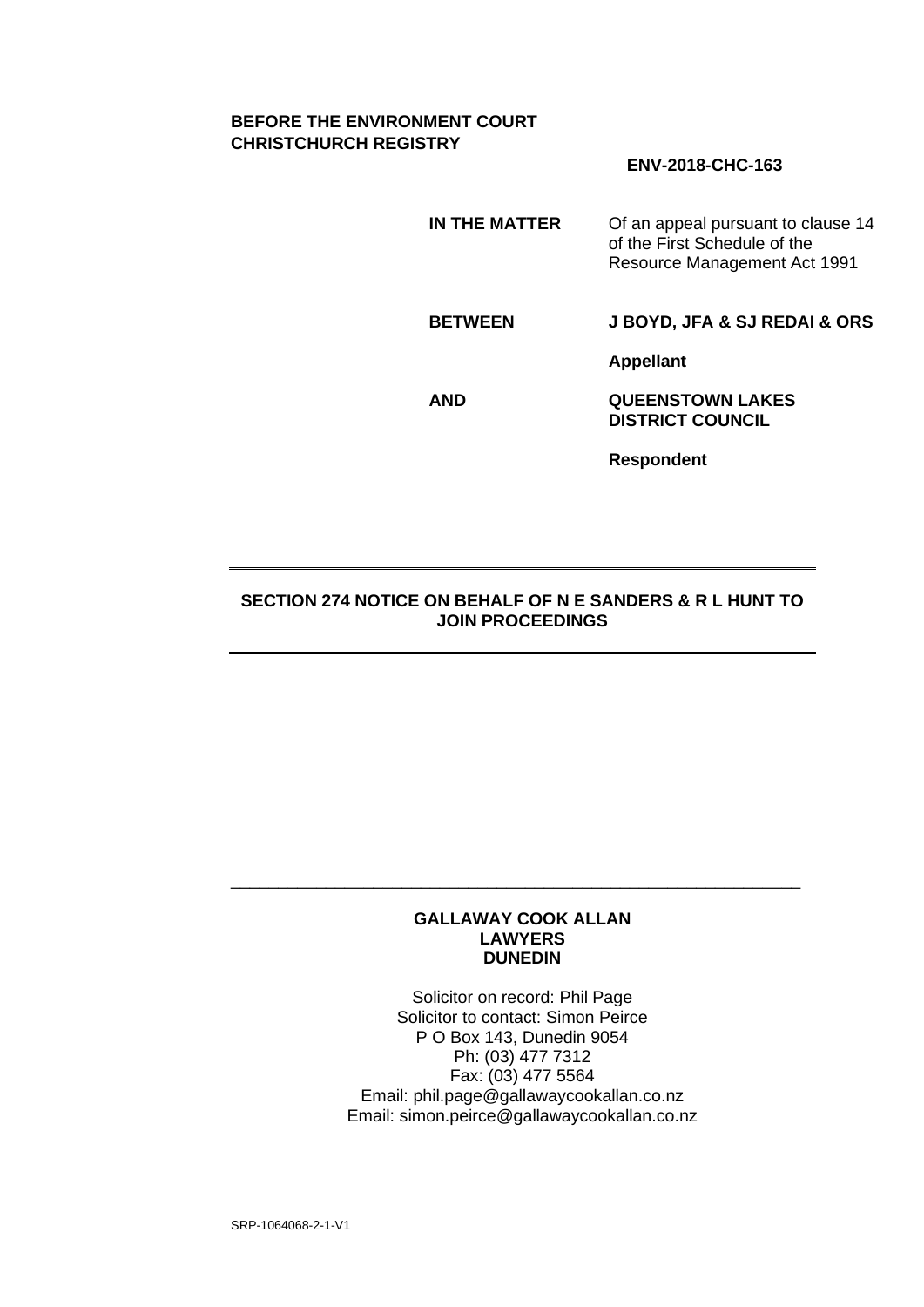# **SECTION 274 NOTICE ON BEHALF OF N E SANDERS & R L HUNT TO JOIN PROCEEDINGS**

To: The Registrar

Environment Court

Christchurch Registry

- 1. Neville Earnest Sanders and Robyn Lynne Hunt (**Neville & Robyn**), wish to be a party to the following proceeding: *J Boyd, J F A & S J Redai v Queenstown Lakes District Council*, ENV-2018-CHC-163.
- 2. Neville & Robyn did not make a submission on the Queenstown Lakes District Council Proposed District Plan (Stage 1).
- 3. Neville & Robyn have an interest in the proceedings that is greater than the public generally on the basis that they own property at 317 Riverbank Road, directly across the road from the Property and will be directly affected by the significant increase in residential development.
- 4. The proceeding has been publicly notified pursuant to s 293 of the Act, inviting submissions and parties to join. The s 293 direction relates to mapping and provisions relating to 40ha of land adjoining the southern edge of Wānaka's urban area, located at the corner of Orchard and Riverbank Roads (**Property**). The Property has been notified to be zoned Lower Density Suburban Residential Zone (**LDRZ**) with site specific provisions and subject to a structure plan (**Relief Sought**)
- 5. Neville & Robyn are not a trade competitor for the purposes of section 308D of the Resource Management Act 1991.
- 6. Neville & Robyn are interested in all of the proceedings.
- 7. Neville & Robyn have an interest in the relief sought because:
	- (a) The Relief Sought will have an adverse effect on the amenity presently enjoyed by Neville & Robyn by converting the existing open pastoral land to greater density residential land.